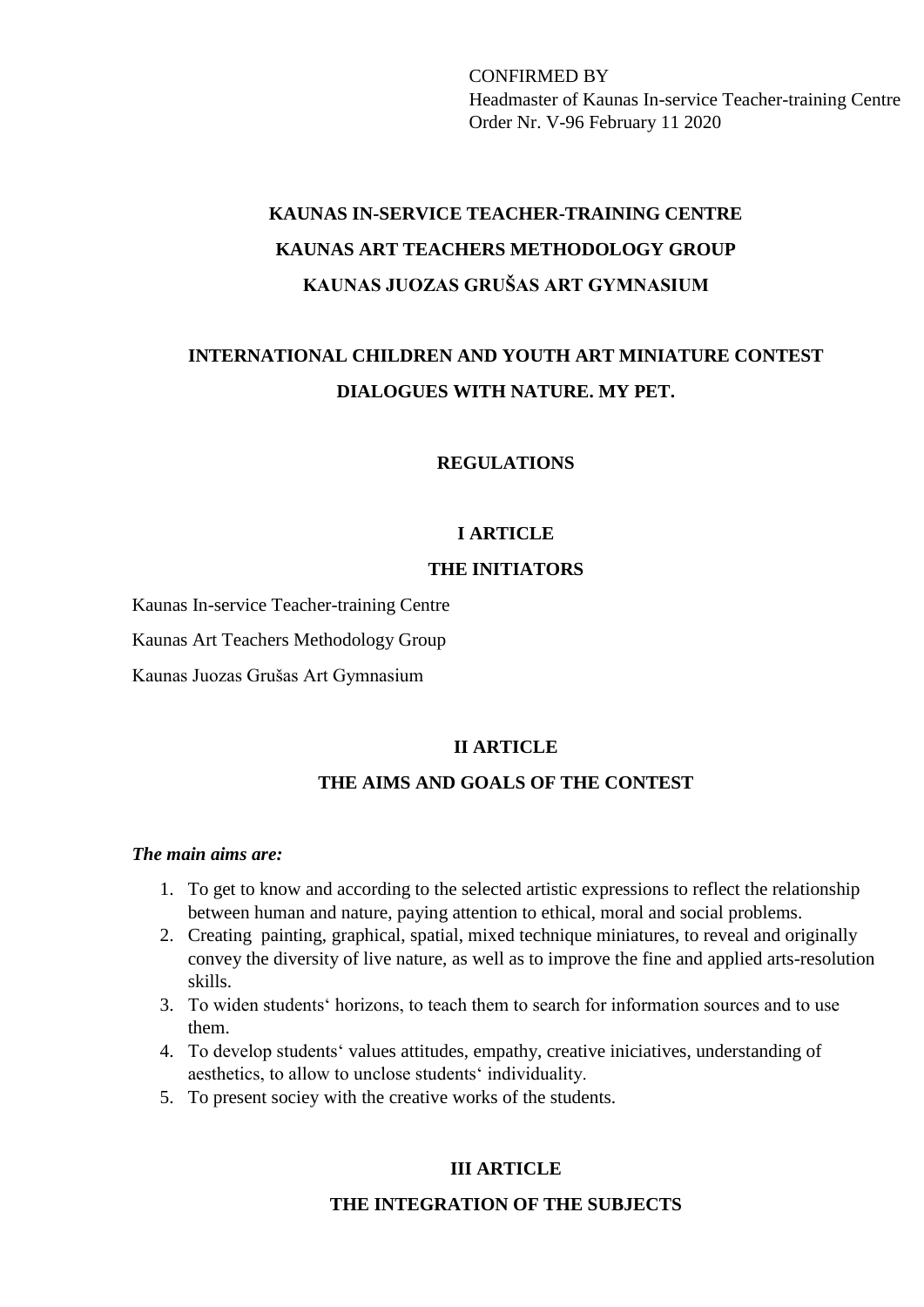Art, technologies, moral education, sciences.

#### **IV ARTICLE**

#### **THE THEME OF THE CONTEST**

 In the works of the participants of the project – the art of miniatures (the small format of painting, graphics, appliques, textile, painting on silk, glass, ceramics, computer graphics or mixed techniques used in art works) with the help of art expression means it has to be reflected the relationship between human and nature.

 If you look around you will easily see a person having a pet. Every living creature no matter if it is furry, feathered or with a spiny coat, awards its master with a bunch of different emotions and new experiences. They help us to see our everyday life colours anew. They cheer us up, surprise us, raise pity, help us to survive our losses, or get better. There are more and more people who spend their leisure with a pet. Probably it is not just a momentary whim but a conscious and responsible attitude to the living being, its needs and chances to interact.

#### **V ARTICLE**

#### **THE PARTICIPANTS OF THE CONTEST**

We invate to participate the students aged 6-19 years old and teachers from secondary education and non-formal art education schools.

#### **VI ARTICLE**

#### **THE ORGANIZATION, DATE, TIME OF THE CONTEST – EXHIBITION**

The information about the contest is announced on the website of Kaunas Juozas grušas Art Gymnasium [http://www.grusas.kaunas.lm.lt/,](http://www.grusas.kaunas.lm.lt/) on the website of Kaunas Art Teachers Methodology Group <https://www.facebook.com/Kauno-Dailės-mokytojų-būrelis-197366540600824/> on the website of Kaunas In-service Teacher-training Centre [https://www.kpkc.lt/index.php/renginiai.](https://www.kpkc.lt/index.php/renginiai)

• **The contest – exhibition** is organised in three stages:

**Ist stage** – the contest in schools.

**IInd stage** – national exhibition – contest in Kaunas Juozas Grušas Art Gymnasium.

**IIIrd stage** – the exhibition of the best works of the students in the public places of the city and in the school (the portable exhibition will be prepared).

 For the contest are provided a freely chosen art techniques performed in a miniatures and spatial objects corresponding to the theme of the project.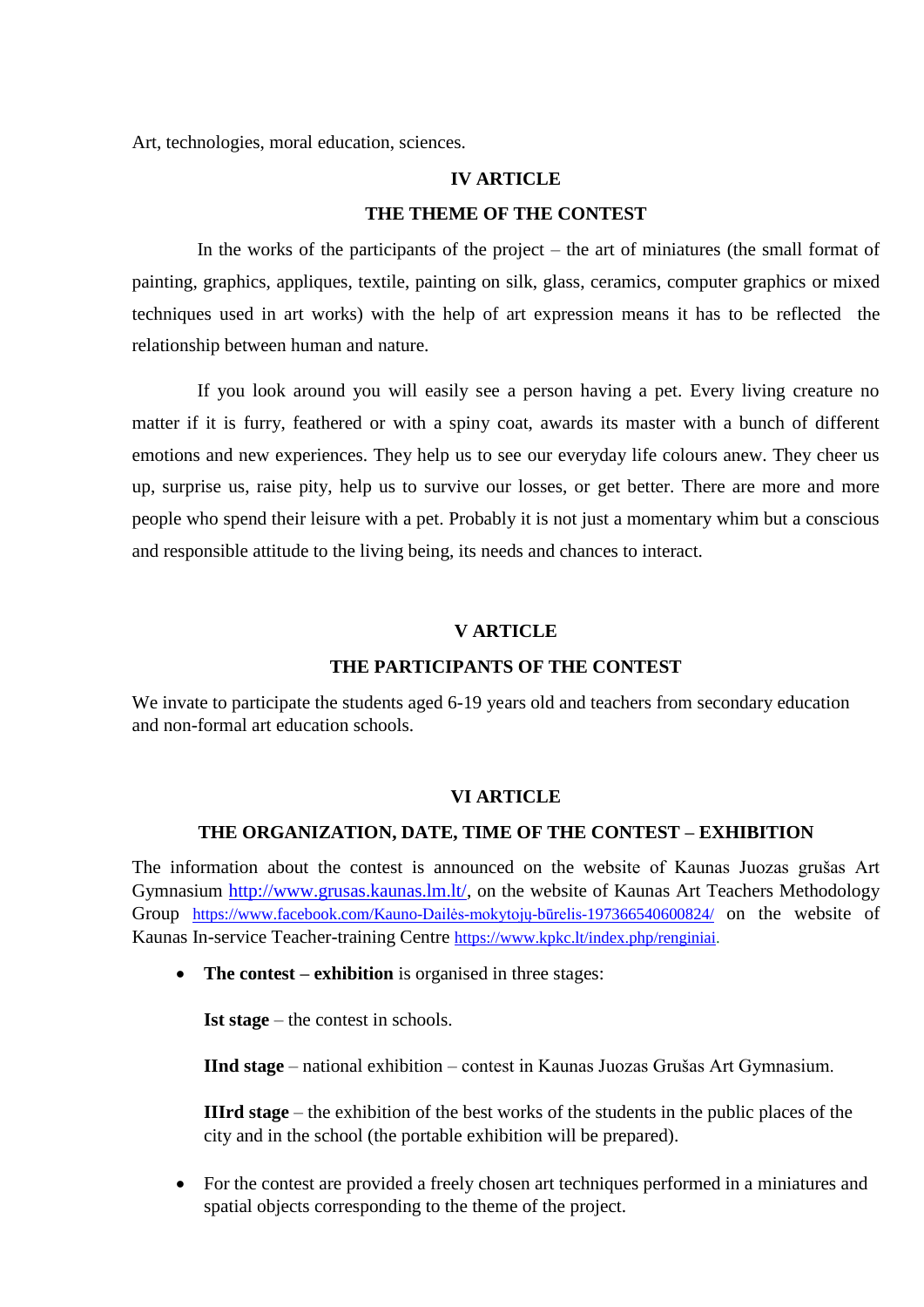- Works not bigger than 10x14 cm ordered, passe-partout on a 15x21 cm format, spatial objects not larger than 10x10x14 cm, already to display.
- One teacher can present up to 6 of his/her students ' works and, if they wish, 1-2 their own works.
- On each of the passe-partouton the other side on the stick card form you have to write this informaion:

| The contest of miniatures "DIALOGUES WITH NATURE. MY PET"  |  |
|------------------------------------------------------------|--|
| The name of the author                                     |  |
| Surname                                                    |  |
| Age                                                        |  |
| The title of the work                                      |  |
| The technique                                              |  |
| The mentor/teacher, email address                          |  |
| The name of the institution, address, post<br>code, email. |  |

• The participants of the contest must register by email [dialogaisugamta@gmail.com](mailto:dialogaisugamta@gmail.com) until 1st of April, 2020 submitting the paarticipants el. form and common list of the participants (copy) with the names of the authors and teachers names and surnames, and the contacts.

# **The works will be nominated in three categories: 6-10, 11-14, 15-19 age groups.**

- While evaluating the works attention will be paid to the originality, creativeness and artistic implementation of the theme.
- The works will be evaluated by professional artists and the organisers of the project.
- The awords will be presented at Kaunas Juozas Grušas Art Gymnasium in June. We will inform you the exact date and time of the event.
- All the works presented will not be returned.
- Organisers of the project reserves the right to publish the miniatures free of charge.

## **The works have to be delivered until 2020-04-01 to Kaunas Juozas Grušas Art Gymnasium**

## **Address:**

# **Miniature contest ,Dialogues with Nature"**

**KAUNAS JUOZAS GRUSAS ART GYMNASIUM Šarkuvos g. 30, 48169 Kaunas, Lithuania** [grusovm@grusas.kaunas.lm.lt](mailto:grusovm@grusas.kaunas.lm.lt)